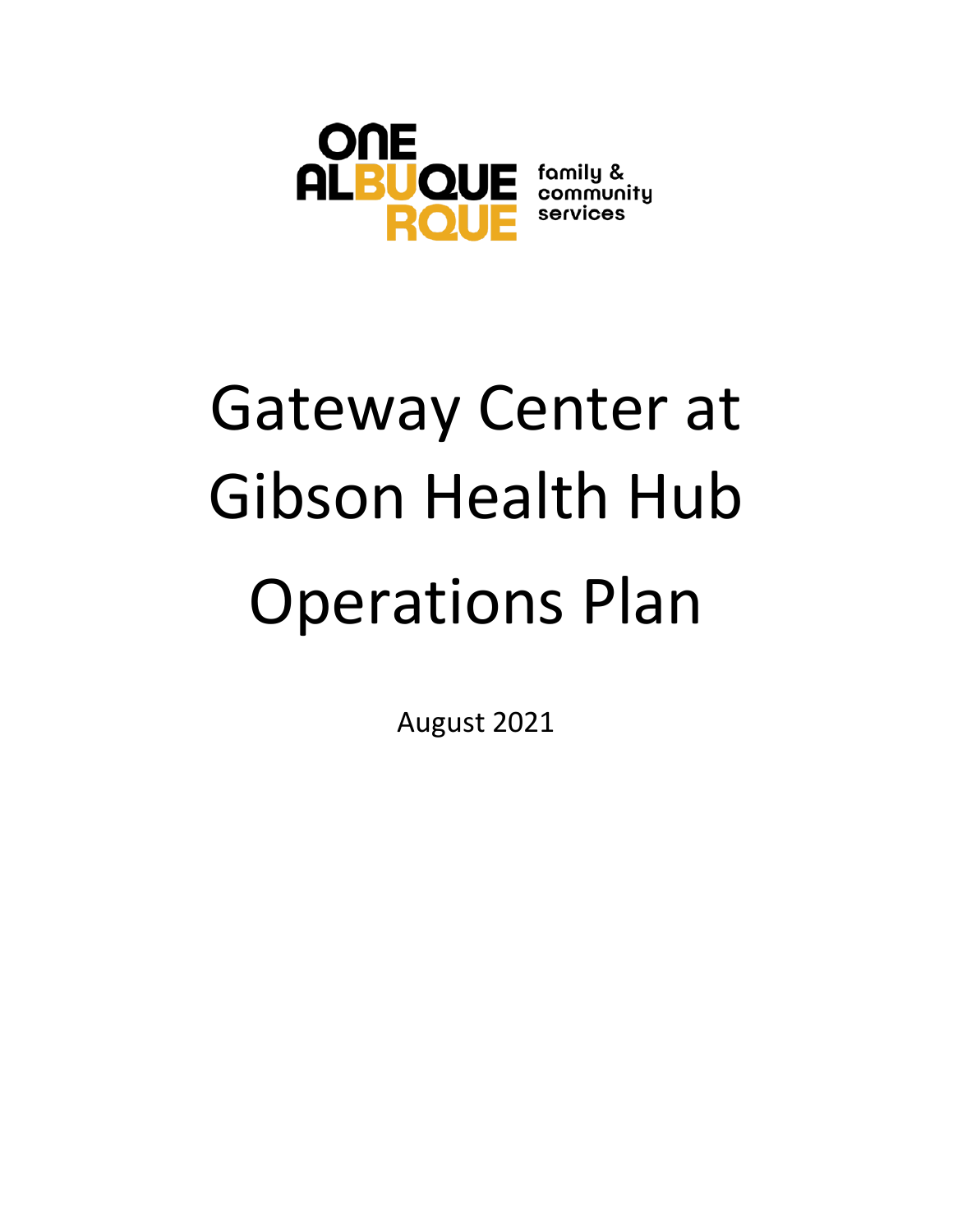# Contents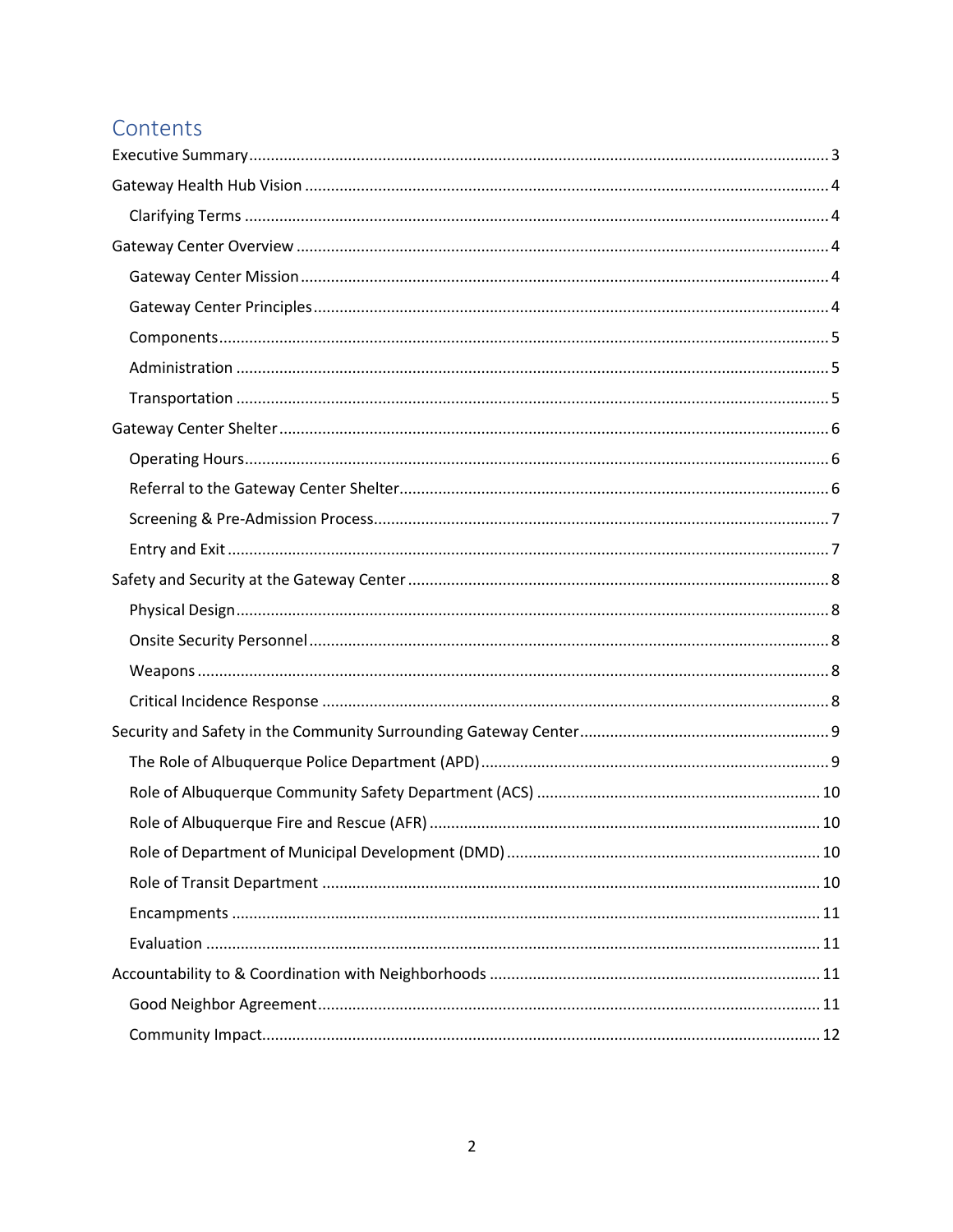# <span id="page-2-0"></span>Executive Summary

In April 2021, the City of Albuquerque acquired Gibson Health Hub, a 572,000 square foot facility located in the International District. The City's vision for Gibson Health Hub is to provide services to the surrounding community that promote health, healing and recovery, including but not limited to primary care services, inpatient treatment, behavioral health services, and shelter and services for people without homes.

One component of the Gibson Health Hub will be a Gateway Center, that will provide an Engagement Center and Shelter for families, women and men experiencing homelessness. This document serves as the operations plan for the Gateway Center at Gibson Health Hub.

This Operations Plan has been developed with extensive public input from neighborhood residents and service providers, including:

- Two community meetings (one virtual and one in-person) with over 60 people at each meeting and co-hosted by the District 6 Coalition
- A facilitated meeting that was held as part of the City's Conditional Use request
- Meetings with Parkland Hills, Trumbull, South San Pedro, Elder Homestead and Siesta Hill Neighborhood Associations
- Meetings with District 6 neighborhood members, service providers, and other local homeless service providers
- Domestic Violence Task Force
- Homeless Advisory Council meetings
- Homeless Coordinating Council (HCC) and HCC Homeless Services System Committee meetings

This Operations Plan has also been informed by the City of Albuquerque's own experience operating the Westside Emergency Housing Center and three "Wellness Motels" that have provided non-congregate shelter to vulnerable people during the COVID pandemic. The City has partnered with a local nonprofit to expand operations at the WEHC to a year-round shelter since April 2018, and began operating the Wellness Motels in June 2020. Finally, this operation plan has been informed by the expertise of the team at Barbara Poppe Associates; Ms. Poppe is the former director of the U.S. Interagency Council on Homelessness under President Obama.

The City recognizes that while a system of care to help people without homes already exists in our community, including an existing network of emergency shelters, there are not enough of the right type of shelter beds to meet the needs of our City. That is, while there is shelter capacity in Albuquerque on any given night, the available beds do not meet the needs of the community for a number of reasons, including the far travel distance to the WEHC. The Gateway Center will expand and strengthen that system of care. This plan addresses how services will be provided at the Gateway Center, while ensuring the safety and quality of life for guests and those who live and work in the surrounding neighborhoods.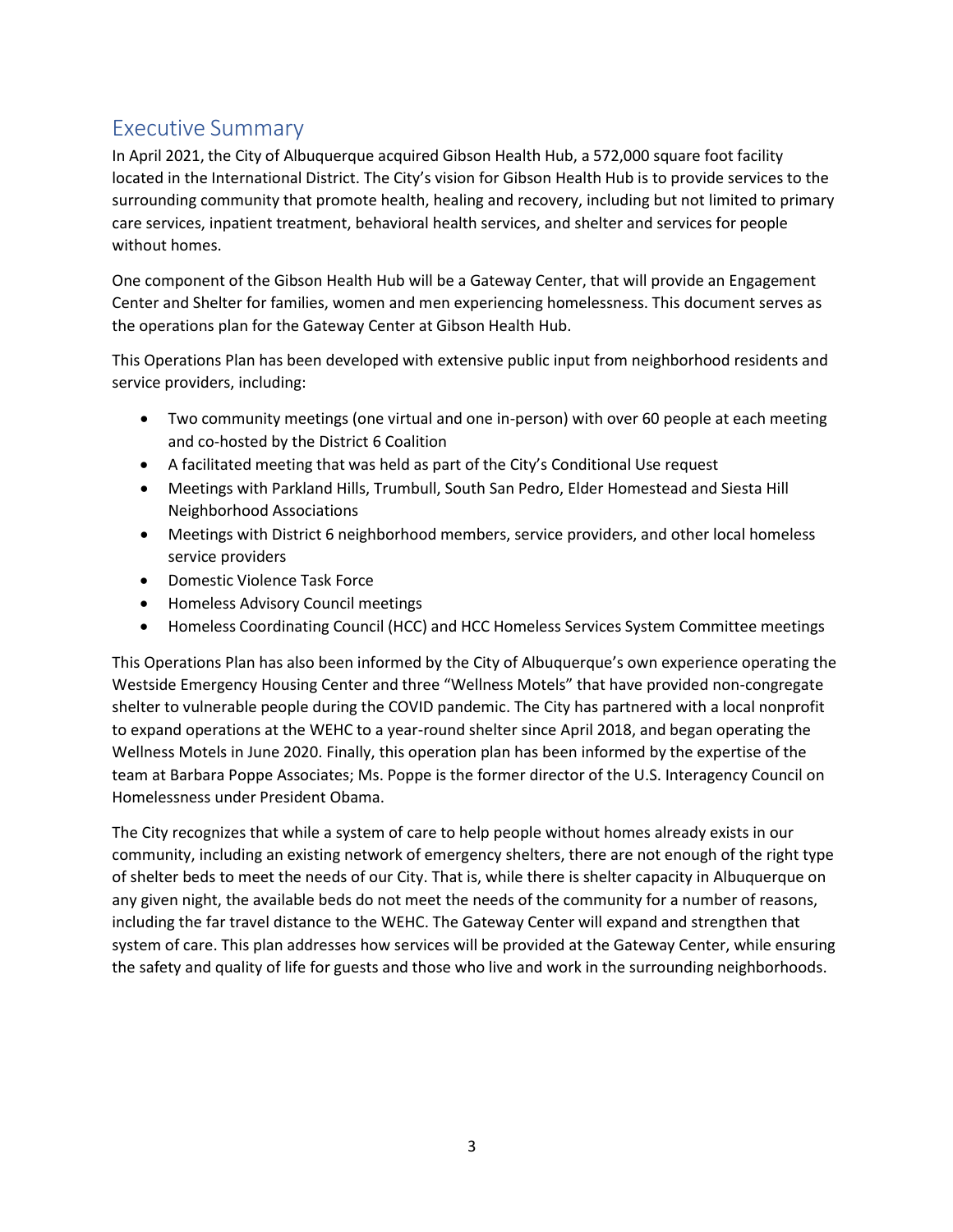# Gateway Health Hub Vision

The Gibson Health Hub (GHH) will be an anchor facility to fill healthcare and social service gaps. The Gateway Center will comprise a portion of the GHH to provide shelter and services for our unhoused neighbors.

# <span id="page-3-0"></span>**Clarifying Terms**

The Gibson Health Hub (GHH) refers to the entire 572,000 square foot facility and will include both current and new health providers that serve the community for Gateway Center and non-Gateway Center populations. There are currently ten tenants at Gibson Health Hub (occupying approximately 140,000 square feet), of whom seven provide medical or behavioral health services. These tenants are AMG, Fresenius Medical Care, Haven Behavioral Health, NM Department of Vocational Rehabilitation, Optum, Turquoise Lodge, and Zia Community Health. In addition, new services will be added to Gibson Health Hub to address gaps in the community such as medical respite and medical sobering.

The Gateway Center will occupy a portion of the Gibson Health Hub facility to serve unhoused populations with temporary living areas and support services.

The Gateway Center will be comprised of an Engagement Center and Shelter. All portions of the Gibson Health Hub will incorporate design and operations that provide a safe and secure environment for different populations with different needs. The renovation design will use the advantages provided by the building size and layout of the facility so people with different needs can use separate entrances.

24/7 security operations will maintain safety for the wide variety of customers served at the facility.

# <span id="page-3-1"></span>Gateway Center Overview

# <span id="page-3-2"></span>**Gateway Center Mission**

The mission of the Gateway Center is to provide a safe and welcoming place that provides a low-barrier, trauma-informed shelter along with services to meet people where they are at, using a client-centered approach to support individual paths to housing stability.

# <span id="page-3-3"></span>**Gateway Center Principles**

The design of the Gateway Center will be trauma-informed to reinforce a safe and welcoming atmosphere and be ADA compliant.

Gateway Center programming will incorporate a trauma-informed approach that is equitable, culturally and spiritually accommodating, and supportive of LGBTQ+, people of color and people living with disabilities.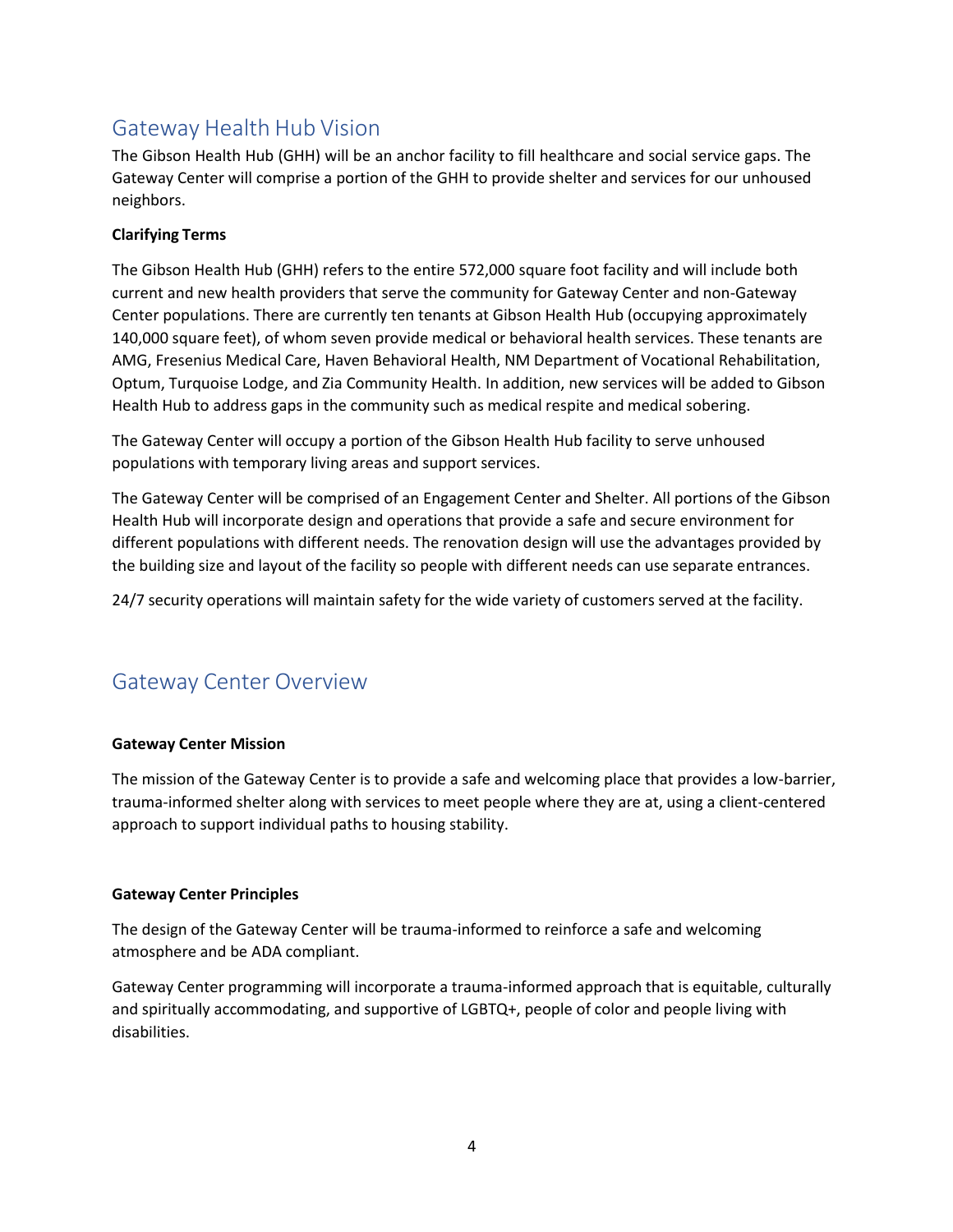Through the Engagement Center, the Gateway Center will provide person-centered services that "meet people where they are at" in their journey to achieve housing and behavioral health stability. Intake to services will be staged according to client need and interest.

Programs will embody a person-centered approach to support connections to community, and attain housing and behavioral health stability so that homelessness is a brief, rare, one-time experience.

The Gateway Center will provide multiple opportunities for each participant to develop an exit strategy such as to supportive housing, treatment, or another shelter.

The Gateway Center will be a low barrier shelter that follows the Housing First principles to address immediate and long-term housing needs. As a low-barrier and inclusive shelter, the Gateway Center will accept unhoused people who may have complex histories, including a criminal history.

The Gateway Center will leverage existing services and develop partnerships for referrals into the community to foster collaboration and not competition. This includes creating space within the Gateway Center for other community partners to connect with guests and provide services, such as satellite office space.

The Gateway Center will operate with a harm reduction philosophy to address substance use disorders. Guests do not need to be clean and sober to access the Engagement Center or Shelter, but they cannot use drugs on site.

#### <span id="page-4-0"></span>**Components**

The Gateway Center will have two major components: an Engagement Center and the Shelter.

a. The Engagement Center will serve as a warm and welcoming access point to services, while also helping to meet the most immediate needs of unhoused people coming to the Shelter.

b. The Shelter will provide low barrier, trauma-informed shelter that meets people where they are at with a client-centered approach to develop a plan to achieve housing stability.

#### <span id="page-4-1"></span>**Administration**

The City will have an onsite Gateway Center Administrator to oversee operations. One onsite Community Outreach Coordinator and a Gateways Systems Analyst will report to the Administrator. The Gateway Center Administration will be responsible for overseeing all Gateway Center Operations. The Systems Analyst will be responsible for ensuring systems are place to implement and evaluate effective service delivery, including data systems. The Community Outreach Coordinator will be responsible for coordinating day-to-day operations with the organizations selected to operate the Gateway Center.

The City will issue an RFP to select one or more organizations to operate the Gateway Center Shelter and Engagement Center. The City will work with the organization(s) operating the Gateway Center to develop and implement a Data and Quality Assurance Plan.

#### <span id="page-4-2"></span>**Transportation**

The Gateway Center will operate a shuttle system. The shuttle system will transport referred guests to the Gateway Center for intake and assessment. The shuttle system will provide transportation to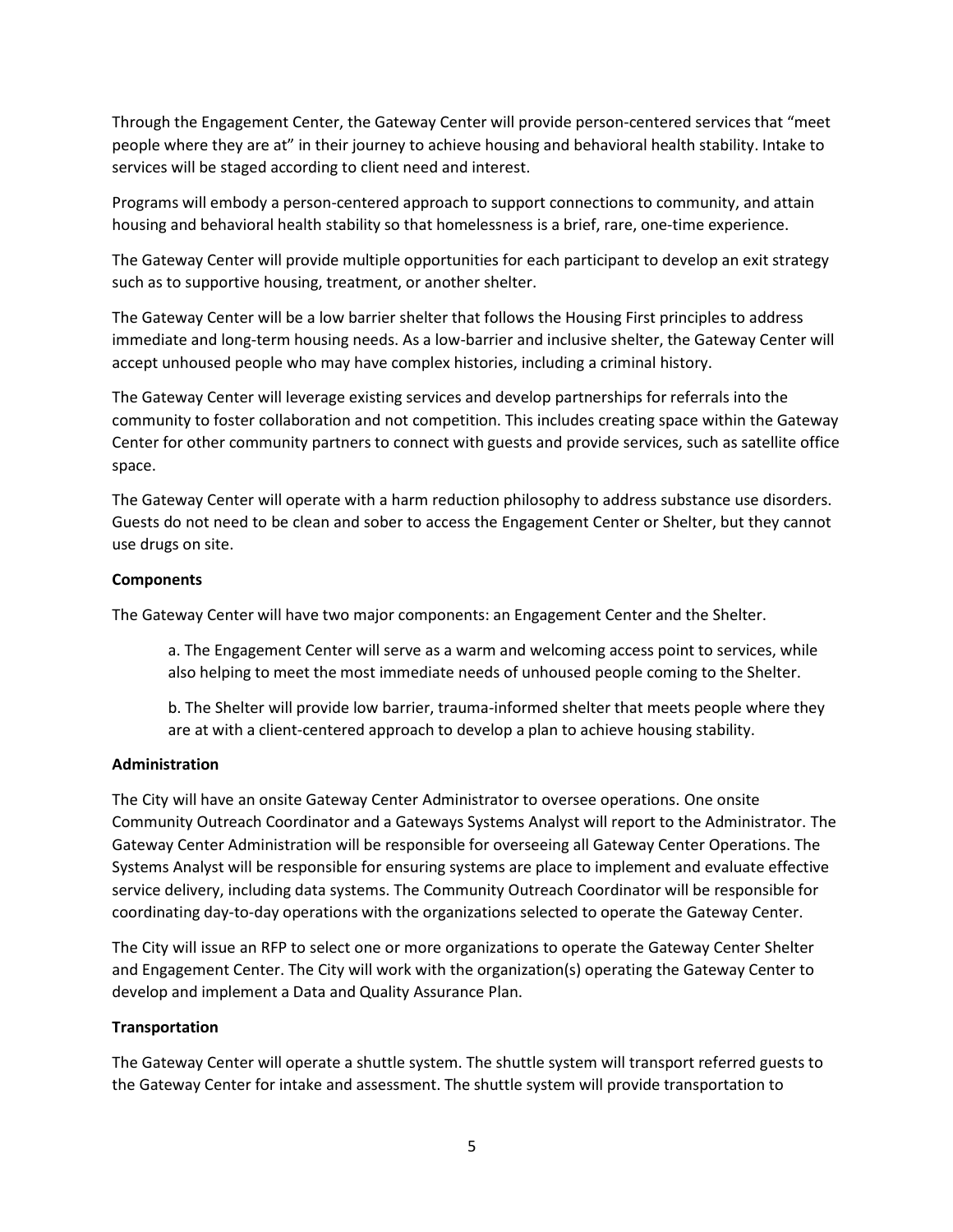individuals and families exiting the Gateway Center to their exit destination. There will be clear, safe and well designed, pick up and drop off points at Gateway Center

The Gateway Center will be a stop for the current Community Support Shuttle, operated by the Veterans Integration Center with funding from the City, which provides a regular route to services, primarily for people experiencing homelessness.

Case managers and other services staff will also transport guests as they apply for housing, employment, benefits and other resources.

Case managers and other service staff will help guests obtain transportation for which they are eligible, such as the City Sun Van, Medicaid reimbursed transportation, or transportation to school via APS Title I.

Some Gateway Center guests will also utilize public transportation. The City recognizes that the current bus route closest to Gibson Health Hub, Route 16, is not sufficient to meet the needs of Gateway Center guests and is committed to improving public transportation for guests. The Albuquerque Transit Department is exploring several options, including expanding the frequency of service on the Route 16 line or extending nearby bus lines with more frequent services to the Gateway Center, including the 140, 141 or 157. The City will decide by fall 2021 on which option to implement.

# <span id="page-5-0"></span>Gateway Center Shelter

#### <span id="page-5-1"></span>**Operating Hours**

The Gateway Center Shelter will be open 24 hours a day, 365 days a year.

In Phase 1, the Gateway Center Shelter will conduct intakes daily between 8:00am – 8:00pm for most community partner referrals. However, the Gateway Center Shelter will conduct intakes 24 hours a day, 7 days a week for referrals from hospitals, first responders and law enforcement.

The dining room will be open daily, with anticipated hours in Phase 1 of 7:00am-9:00am; 11:00am-1:00pm; 5:00pm-7:00pm

In Phase 1, donations may be dropped off daily between 8:00am-5:00pm.

The Gateway Center Shelter's secure entrance will be staffed 24 hours a day, 7 days a week to ensure that only enrolled guests (shelter & engagement center), program, staff and volunteers and registered partner agency staff/volunteers enter the facility.

#### <span id="page-5-2"></span>**Referral to the Gateway Center Shelter**

The Gateway Center Shelter will establish a referral process for community organizations, including other homeless assistance providers and other local service agencies.

The Engagement Center will make referrals to the Gateway Center Shelter.

If the Gateway Center Shelter is at capacity, single adults seeking shelter will be referred to the Westside Emergency Housing Center or other appropriate shelter options. Transportation will be provided if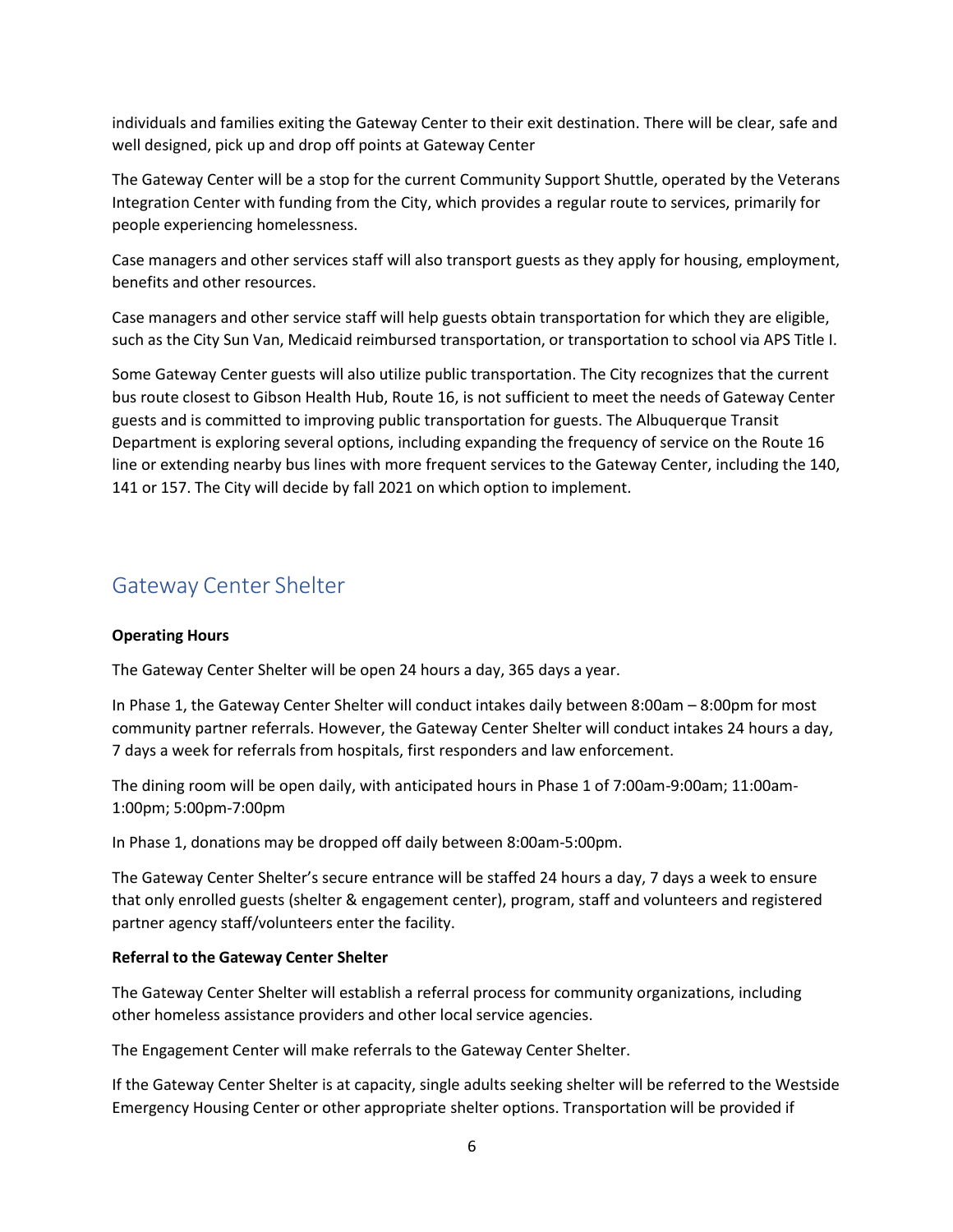needed. Emergency overflow for families will be established in the community or through the use of motel vouchers.

The City will coordinate with outreach teams to engage people who are reluctant to access shelter or have high barriers to permanent housing, including those who are living in the International District. This will likely involve seeking to understand the reasons for their reluctance and, if possible, addressing those concerns.

# <span id="page-6-0"></span>**Screening & Pre-Admission Process**

Gateway Center staff will conduct an assessment that will address any immediate issues that need to be resolved, including physical/or medical issues that may require a triage to more appropriate options. This may include, but is not limited to, medical respite, detox or recovery programs.

Gateway Center service staff will conduct a general assessment with individuals and families to verify that the Gateway Center is an appropriate option. As part of this assessment, Gateway Center staff will assess whether the presenting individual or family can be safely diverted to a non-shelter alternative.

Diversion is a proven strategy that helps people experiencing a housing crisis quickly identify and access safe alternatives to emergency shelter. This is most effectively implemented at access points to shelter, and will be part of the screening process at the Gateway Center. Diversion may include creative problem-solving conversations; connecting with community resources and family supports; housing search and placement; and flexible financial assistance to help people resolve their immediate housing crisis. Gateway Center staff will have access to a flexible source of funds that can be used to provide short-term, one time help to divert people seeking shelter to other safe housing options if needed.

The City shall comply with all federal, state and local laws that may pertain to its admission policies.

# <span id="page-6-1"></span>**Entry and Exit**

A team of intake and front desk staff will be situated at the Gateway Center entry to greet new and existing guests as they enter the Gateway Center. Only enrolled Gateway Center Shelter guests, staff, program staff and volunteers, and registered partner agency staff and volunteers will be allowed to enter the Gateway Center shelter.

Personal visitors will not be allowed at the Gateway Center Shelter, except under limited conditions with express permission. Front desk and security staff will monitor entry into the building to ensure only guests, service providers and permitted individuals enter the Gateway Center shelter.

Residents can come and go as needed while following a curfew policy, with exceptions to include work and personal needs (e.g., family obligations) and unanticipated issues (e.g., transportation, family crisis/urgency, etc.). The City's goal is to establish separate entrances to the shelter for families, women and men.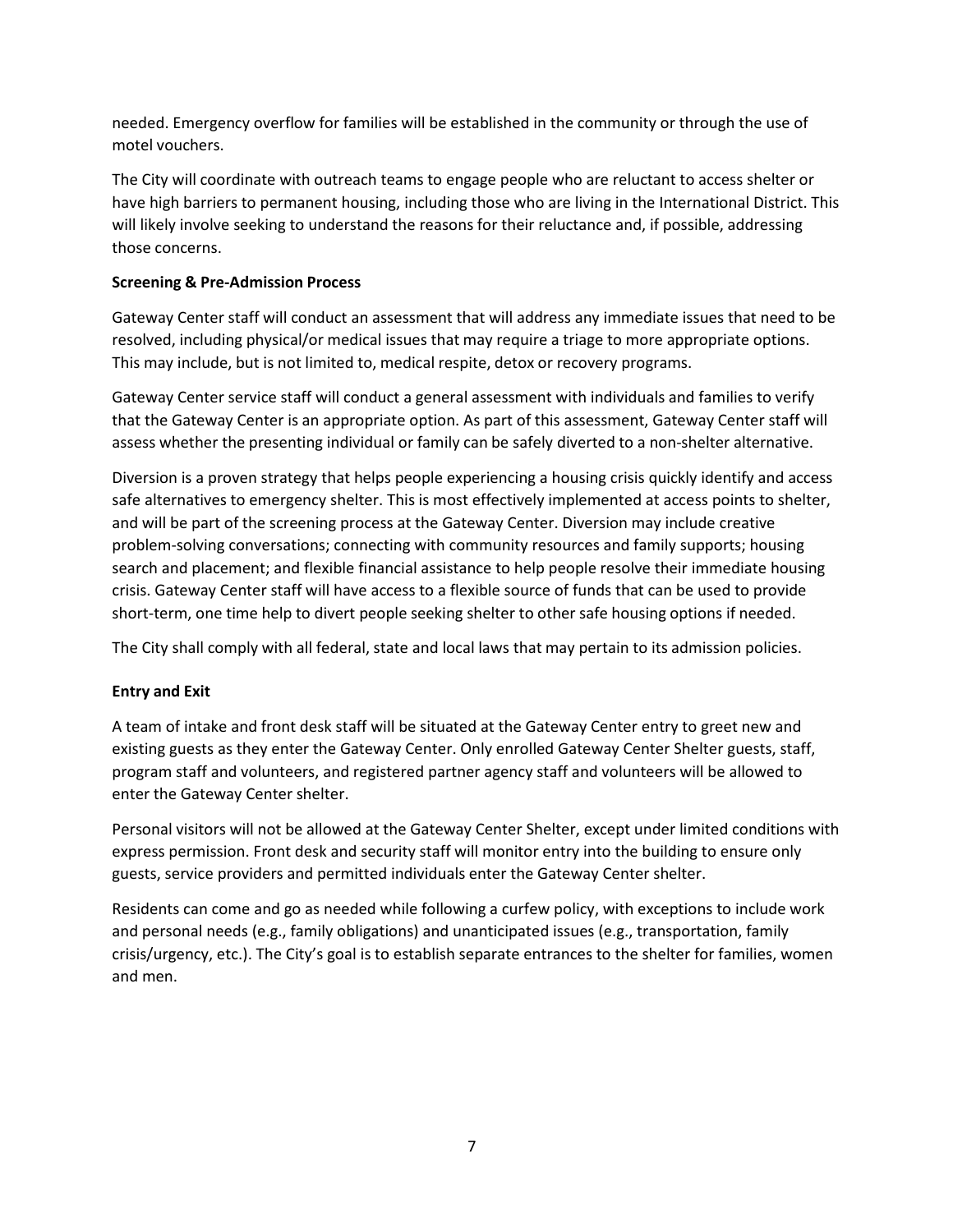# <span id="page-7-0"></span>Safety and Security at the Gateway Center

## <span id="page-7-1"></span>**Physical Design**

The Gateway Center will be designed to promote safety and security, using both Trauma Informed Design and Crime Prevention through Environmental Design (CPTED) design principles. Traumainformed design principles, such as open, safe and inviting floor plan can support the physical and emotional safety of clients. The design includes and open, safe, and inviting floor plan. The City intends to establish separate entrances to the shelter for families, women, and men, if design permits.

CPTED is a set of design principles used to discourage crime and promote building security. These design principles, which the City has adopted in other projects, will be integrated into the design of the Gateway Center and surrounding area. Key features of the design will include but not be limited to sufficient lighting, fencing, and technology (such as security cameras). These appropriate fencing, landscaping and other design features will be designed to ensure curb appeal and low visual impact.

The City, in partnership with contracted organization(s) operating the Gateway Center will establish appropriate security systems including: metal detection, fire system, an annunciator system, security cameras, and an alarm system. Clear signage will be provided to service providers along with ramps for gurneys and wheelchairs.

The Department of Municipal Development (DMD) completed an assessment of lighting attached to the building and the parking lot lights. Prior to opening, all exterior lighting will be upgraded.

#### <span id="page-7-2"></span>**Onsite Security Personnel**

Gibson Health Hub currently has, and will continue to have, on site 24/7 professional security, provided by a private security firm and City personnel. Security staff will be adjusted to ensure that the appropriate ratio and balance is achieved. If the number of tenants increases, and the number of people served within Gibson Health Hub increase, the level of security provided will be adjusted accordingly.

Evaluation is an essential component of determining safety and security. Baseline data and continued data collection will be used to determine staffing needs specifically related to the critical incidence responses.

Gateway Center safety team staffing will include supervisors, case managers, peer supporters and navigators-all who are trained in de-escalation.

#### <span id="page-7-3"></span>**Weapons**

Weapons will not be allowed at the Gateway Center. There will be a weapons policy & procedure to address weapons brought on site. Clients will be required to sign a form acknowledging that they are aware of the weapons policy & procedure.

#### <span id="page-7-4"></span>**Critical Incidence Response**

The City of Albuquerque will work with the organization(s) operating the Gateway Center to establish procedures for critical incident response. Threats and assaults to staff and clients will not be tolerated. A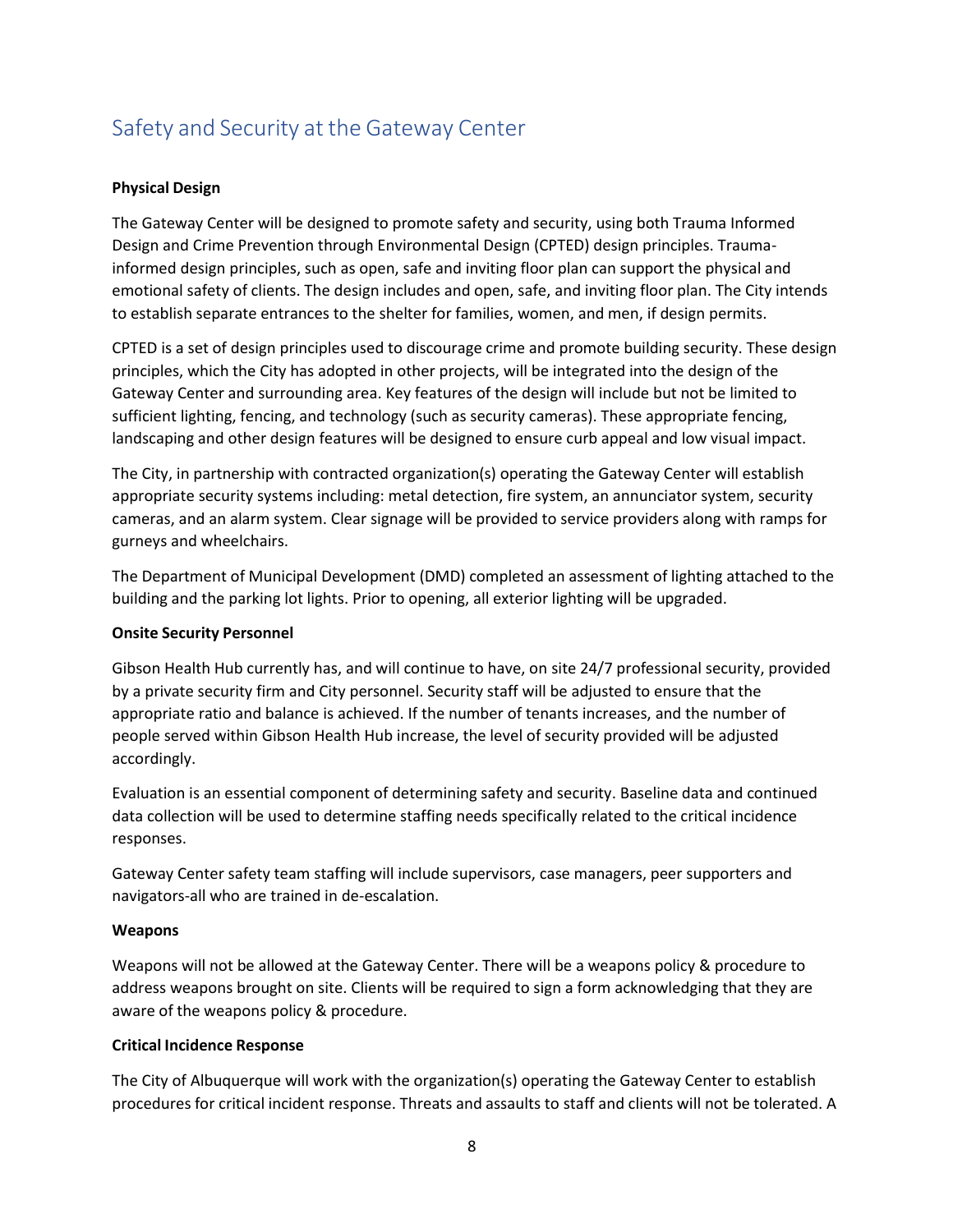policy and procedure addressing threats and assaults to client and staff will be established. Any guest who threatens or assault staff or clients will be exited from the Gateway Center, and will receive transportation to their exit destination.

De-escalation procedures will be established. All Gateway Center staff will receive training in conflict resolution and de-escalation techniques. The procedures will address appropriate use of APD to resolve safety issues at the Gateway Center.

An emergency procedure, emergency evacuation plan, fire procedure, infectious disease and first aid policies and procedures will be established. There will be on-site crisis intervention and de-escalation teams.

# <span id="page-8-0"></span>Security and Safety in the Community Surrounding Gateway Center

# <span id="page-8-1"></span>**The Role of Albuquerque Police Department (APD)**

APD has a strong presence in southeast Albuquerque. The APD Substation located at Kathryn Avenue and Louisiana Boulevard is within close proximity to the Gateway Center. An expansion of this substation is underway and the next phase is planned for completion in 2022.

The City intends to establish a public safety district around the Gateway Center, which will be a concentrated, coordinated effort between City Departments that address public safety, including Albuquerque Community Safety, APD, Albuquerque Fire and Rescue, Family and Community Services, Parks and Recreation and Solid Waste. The purpose of the Public Safety District will be to better coordinate existing resources and efforts. Community policing will be included.

The APD Problem Response Team (PRT) dedicated to the Southeast Area Command will continue to work within the future Public Safety District to resolve issues in the area. Public Service Assistants will be assigned to the southeast area and serve alongside the Problem Response Team.

APD is dedicated to active community policing and conducting outreach to area residents, businesses, and organizations. Community policing efforts will continue as the Gateway Center is developed. APD will coordinate and communicate with the Nob Hill ECHO team and Street Connect to connect on issues related to Gateway Center in the area and Central Avenue corridor.

APD currently works closely with multiple city departments including Solid Waste, Parks and Recreation, Planning, and Family and Community Services to respond to identify issues which need responses and resources, including encampments and criminal trespassing. APD will work with the Department of Family and Community Services to conduct outreach to unsanctioned encampments and assist residents to seek shelter, resources and stable housing through the Gateway Center. APD will continue work with the Planning Department to investigate and clear out abandoned houses and ensure the safety of nearby residents and properties.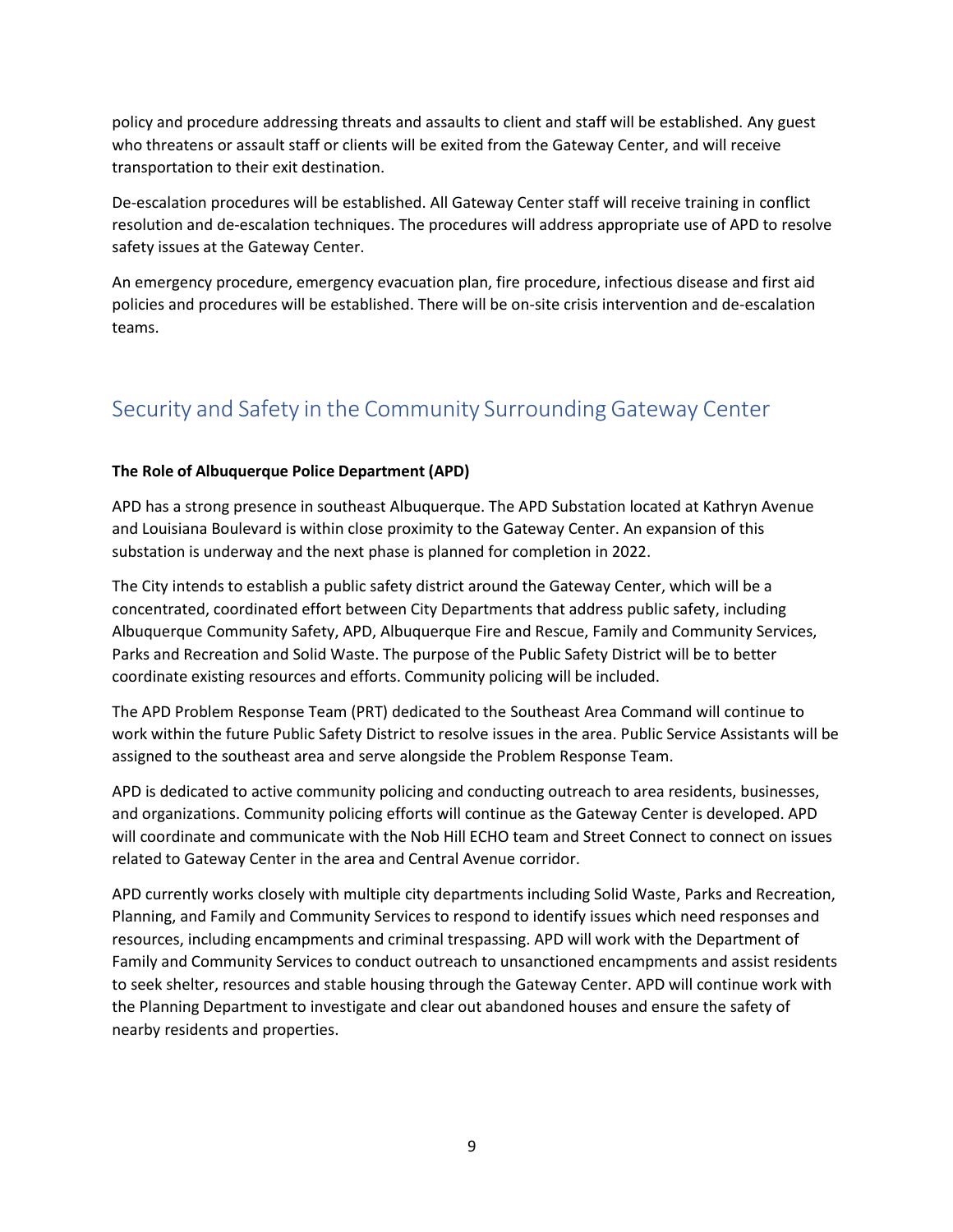## <span id="page-9-0"></span>**Role of Albuquerque Community Safety Department (ACS)**

ACS will provide coordinated street outreach to meet the needs of people experiencing homelessness in the vicinity of the Gateway Center Shelter who are not using the shelter. ACS will participate in the efforts of the public safety district. ACS launches the fall of 2021, with staff that will serve all of Albuquerque. ACS will have in 2022, dedicated staff to serve the southeast area of Albuquerque including the International District.

The future site for the ACS Department is centered at Kathryn and San Mateo. This site is within minutes of the Gateway Center. All calls related to ACS are first qualified through 9-1-1. Upon assessment, appropriate calls for assistance will be sent to ACS.

ACS responders may transport people to the Gateway Center upon request. Transport will be voluntary only, people cannot be transported without consent.

## <span id="page-9-1"></span>**Role of Albuquerque Fire and Rescue (AFR)**

AFR has two stations within close proximity to the Gibson Health Hub and can respond to calls as designated through the 9-1-1 system. Station 11 on Kathryn Avenue SE is under one mile of distance. Station 5, located on Dallas NE is located within 2.5 miles to the Gateway Center. AFR will take service calls through 9-1-1 and provide basic medical screening to determine if transport to Gateway Center is appropriate. If so, AFR can provide transport. AFR will work closely with APD and ACS as members of the public safety district to evaluate and determine needs and resources for response systems.

## **Role of Solid Waste Department (SWD)**

SWD will clean and remove trash daily from areas surrounding the Gateway Center. Priority locations include sidewalks, bus stops, store fronts and area parks. SWD also oversees median plantings and maintenance and will work with Department of Municipal Development for any improvements or changes needed to Gibson Blvd. medians. SWD will be a member of the public safety district team.

# <span id="page-9-2"></span>**Role of Department of Municipal Development (DMD)**

Investment in public safety infrastructure in the areas close to the Gibson Health Hub will be prioritized by DMD. DMD will review conditions that affect pedestrians, cyclists, and motorists to ensure that lighting, street and sidewalk design prioritize safety. DMD will conduct a road audit of Gibson Blvd and collector streets to assess the best design and potential interventions for ultimate street safety. DMD will conduct a speed study on Gibson Blvd. to assess current conditions and create interventions that ensure the proper speed limit is set and enforced.

As part of the road audit, DMD will address pedestrian safety which includes the examination of crash data within the vicinity. Resulting improvements could include pedestrian crosswalks to promote safe use and ease of crossing. Road medians will be designed to prevent jay-walking and promote the use of crosswalks for pedestrian safety.

#### <span id="page-9-3"></span>**Role of Transit Department**

The Transit Department (Transit) will conduct a study evaluating current transit route/bus systems. Transit will consider modifications to routes connecting passengers to the Gateway Center and around Albuquerque to needed resources. Shuttle buses connecting clients to the Gateway Center from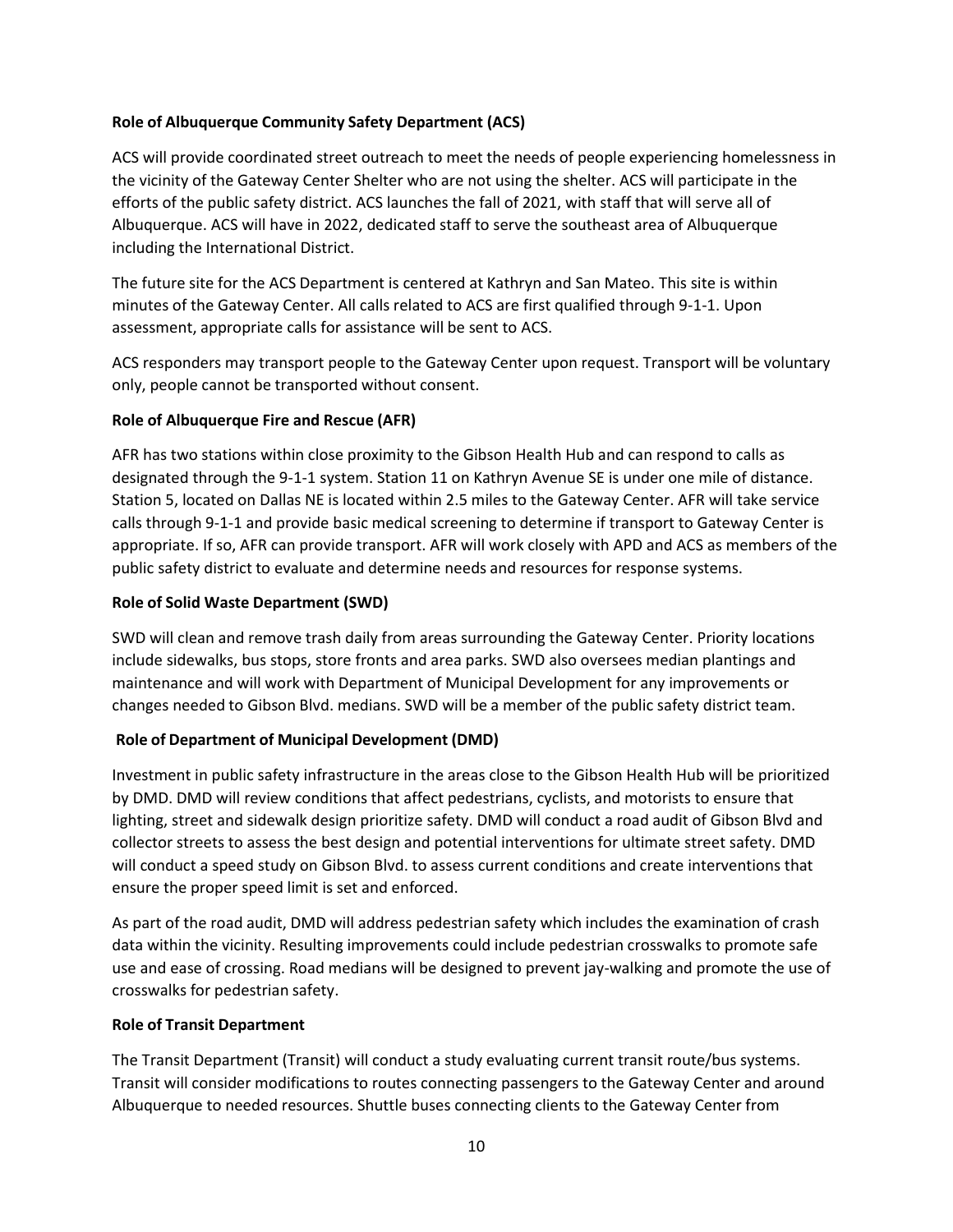providers and designated locations will be part of the transit evaluation, but will not necessarily be operated by the City's Transit Department.

## <span id="page-10-0"></span>**Encampments**

Encampments will not be allowed on the Gibson Health Hub property. The Department of Family and Community Services (DFCS) public outreach team is responsible for addressing encampments on all public property. Two of the public outreach team members will be based at the Gibson Health Hub. The DFCS public outreach team will monitor the ¼-mile radius from Gibson Health Hub daily for encampments on public or private property.

For encampments on public property, DFCS will post notice the same day the encampment is observed. The DFCS outreach team will refer any encampments located on private property to the Planning Department Code Enforcement Division. ACS will provide outreach to encampment residents to assist them with obtaining safe, stable shelter arrangements.

#### <span id="page-10-1"></span>**Evaluation**

The City of Albuquerque will conduct ongoing evaluation of safety and security of Gibson Health Hub and surrounding neighborhoods.

# <span id="page-10-2"></span>Accountability to & Coordination with Neighborhoods

# <span id="page-10-3"></span>**Good Neighbor Agreement**

The City of Albuquerque intends to enter into a Good Neighbor Agreement with the Elder Homestead, Parkland Hills, Siesta Hills, South San Pedro and Trumbull Neighborhood Associations. All five neighborhood associations are adjacent to or very close to the Gibson Health Hub facility.

The City intends for the Good Neighbor Agreement to establish:

- A phone number where residents can report any issues related to the Gateway Center.
- A community dispute resolution process
- A Neighborhood Advisory Committee. The Agreement will set the membership of the Committee, which will include neighborhood representatives, City representatives from the organization(s) operating the Gateway Center, and current or former guests of the Gateway Center.
- The Committee will meet at least quarterly and will issue an annual survey to community members.
- The Neighborhood Advisory Committee will review community baseline data and information to provide feedback on the safety of the community.